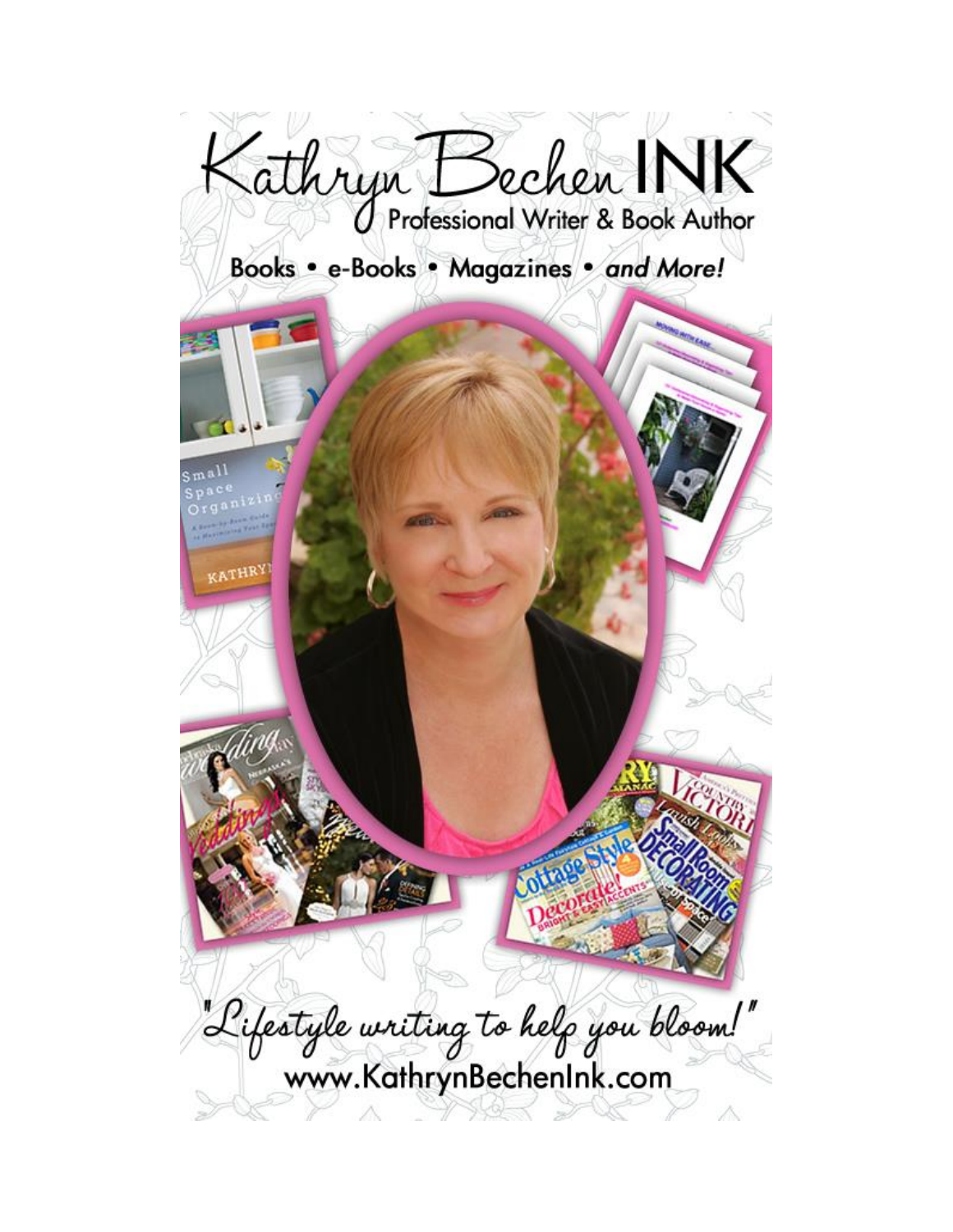## **Small Space Savvy in a Big Stuff World: 13 Tips**

## by Kathryn Bechen [www.KathrynBechen.com](http://www.kathrynbechen.com/)

We all, including me, like our creature comforts at home. But do you like storing too much stuff, organizing it, paying for it, tripping over it, and maintaining it? I don't, so I'm very selective about what I allow to reside in my 987 square foot upscale apartment. Sure I think big homes are beautiful to *look at* and *visit,* but I personally choose, and have always chosen, to live in a small space, surrounded only with possessions I truly find beautiful or useful. Why? Four words: *The freedom of simplicity.* That includes freedom from big house maintenance and never-ending landscaping and the freedom to travel with my husband at a moment's notice so I can experience the wonders of the world around me and write about all of it. What freedom from your stuff do *you* long for?

So, how can *you* achieve "small space savvy" in a "big stuff" world?

Here's how:

**1. Savvy Stuff.** Are you savvy about your "stuff?" Do you absolutely love everything in your home? Do you need it? If not, why not donate some of it to charity or give it to a family member? Don't pay for a bigger space when it's easier to unload it once and for all.

**2. Memento Madness.** Okay, I admit that I too still have the card that came with courting flowers from my hubby over 30 years ago. The good news it's in a scrapbook, which doesn't take up much space. Weed through your mementos and if parting with your football trophies ignites your adolescent angst, take a photo of them for your scrapbook and say "so long" to the actual dusty spacehogging trophies.

**3. Bountiful Beauty.** If you're like me, your weakness is "pretty stuff." But do you really need five sets of the same crystal glasses and four sets of china? Or the juice glasses that were a present from Aunt Gertrude in 1958? Choose your two favorite dish sets and donate the rest to a local homeless shelter.

**4. Fab Furnishings.** If you inherited Aunt Matilda's Victorian furniture and you're a minimalist, there's no rule book written that says you have to keep it. Might a sibling or a cousin like it? How about consigning it to an antique store?

**5. Clothes Horse.** If you still have your prom dress from 1952, believe me, you won't be attending another prom soon. Make a pillow from that beautiful fabric you love so much and donate the dress to the local animal shelter to spruce up Fido's cage.